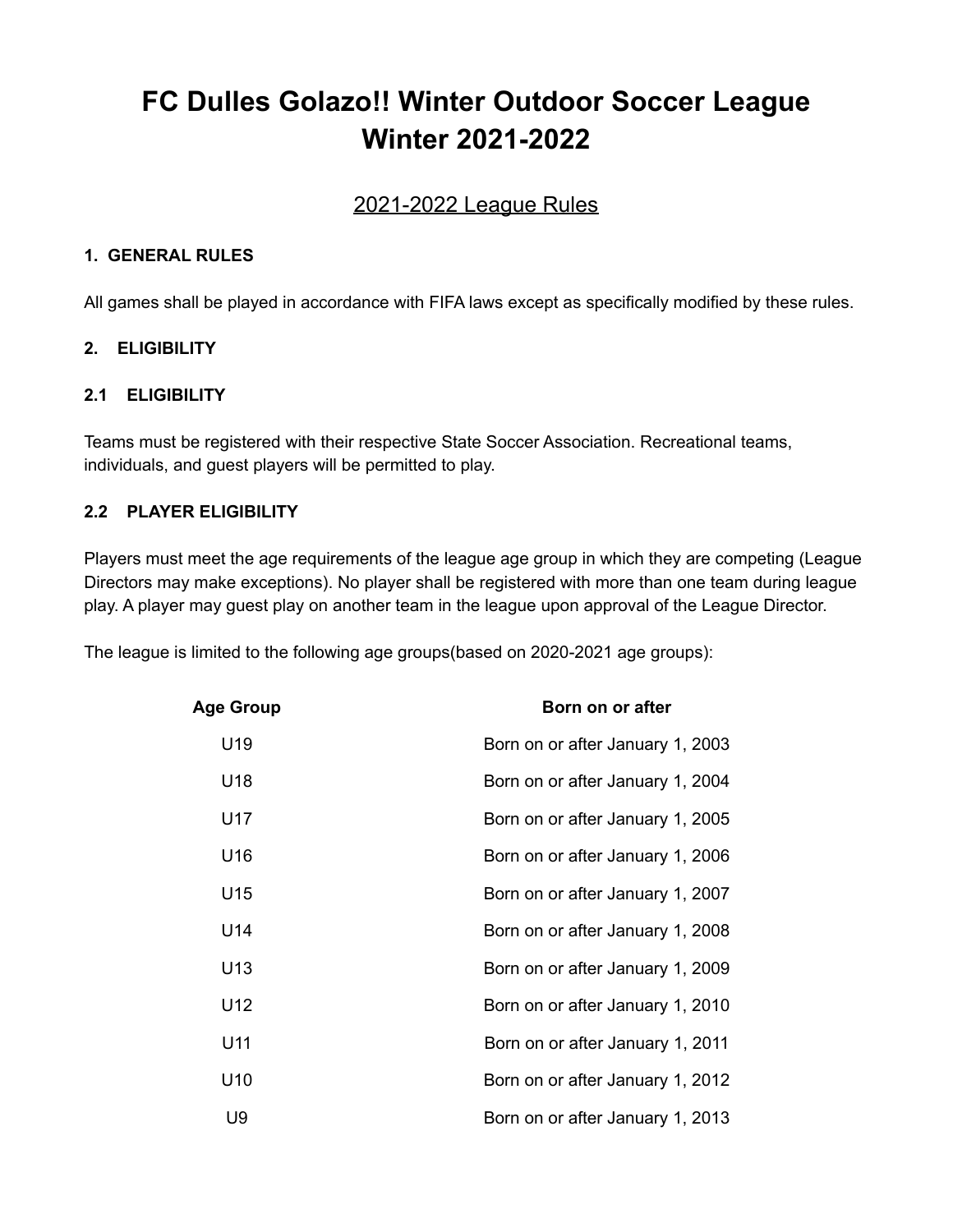| U8 | Born on or after January 1, 2014 |
|----|----------------------------------|
| U7 | Born on or after January 1, 2015 |
| U6 | Born on or after January 1, 2016 |

The League Director reserves the right to combine age groups if necessary.

# **2.3 ROSTERS AND WAIVERS**

Teams shall provide an official state roster (2021-2022 seasonal year) on which all team players and team officials are listed, which is signed and/or stamped by the appropriate state registrar.

In addition, all teams must also possess and show current US Youth Soccer or appropriate organizational player ID cards. Birth certificates and passports will not be accepted.

Recreational rosters and passes must be signed by an authorized club representative, but do not need to be signed by the players.

# **There is no maximum roster size (including guest players); however it is encouraged to enter two teams if there are enough players to do so.**

A copy of the roster will need to be turned into the site coordinator prior to each game w/ guest players written in on the bottom.

Teams may use up to 8 guest players. A guest player must possess a player ID card (travel or recreational) issued from the same organization as the roster. This means if the team's roster is a US Youth Soccer roster issued by their State Association then the player's card must also be from US Youth Soccer as well. If the roster is issued from US Club Soccer then the player's card must be from US Club Soccer. Guest players are to be written on the bottom section on a copy of the official roster and presented to the referee as part of the check-in process for each game. Any players not participating should be scratched out on the roster.

All teams must have a medical release form signed by the parent or guardian of each player. Medical release forms do not need to be turned in- a team representative is responsible for keeping the waivers on hand for each player at each game. A medical release form is available for download on the tournament website.

#### **3. REGISTRATION**

Applications will be online through Demosphere- either by team or individual. Teams will not be accepted until payment is received in full. Once a team is accepted they (the primary contact) will be notified via email. A check for the entry fee that is returned from the bank will not be re-deposited. The amount of the check plus \$50.00 (cashier's check, money order, or credit card) must be received by the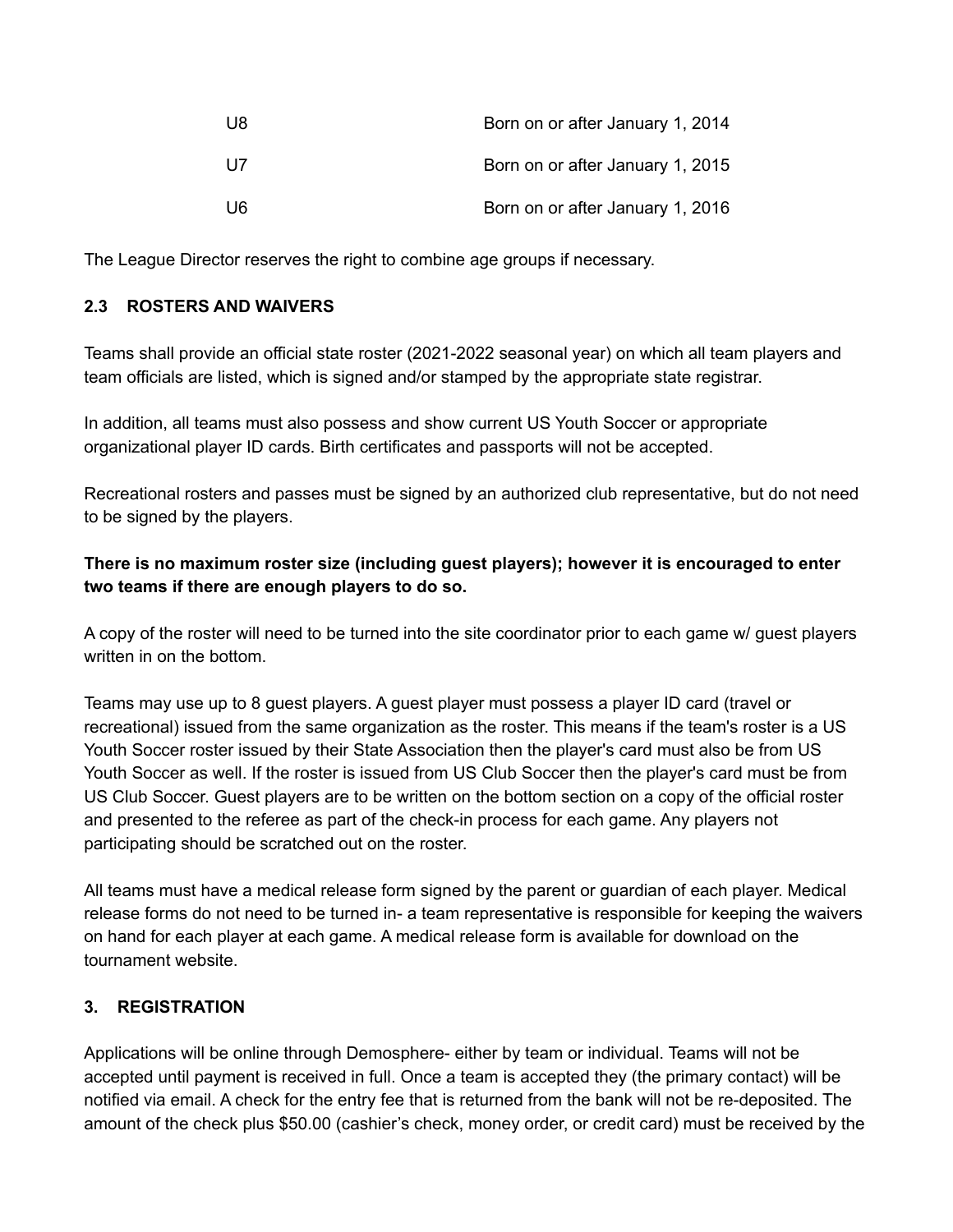league director within seven days after the team representative is notified of the returned check. If new funds are not received, the team in a timely manner will be disqualified from the tournament.

# **3.1**. **CHECK-IN PROCEDURES**

- Team check-in (equipment & roster) will be handled on the field by the referee prior to each game.
- Necessary items for check-in to the site coordinator:
	- The Official 2021/2022 team roster approved by your State Association with guest players written in on the bottom of the roster to the referee. A roster and the Covid Process Waiver must be submitted to the site coordinator prior to each game.
	- Official Player ID cards including guest player cards
- Guest Players:
	- Up to 8 guest players are allowed.
	- Guest players must have player ID cards issued by USYS or US Club Soccer.
	- Guest players CAN be recreational players, they will need a recreational player card from the club they play recreational soccer. FC Dulles can provide a REC roster for teams and REC cards at a cost of \$15/player.
	- All guest players must have a completed Medical Release waiver.
	- Write the names of the guest players on the 2021-2022 official team roster.

# **3.2. WITHDRAWALS / REFUNDS**

If the league is cancelled due to COVID, there will be a refund of league fees as noted below:

- 100% Now until the first weekend of games on 12/4 & 12/5.
- Once the season starts, there are no refunds.
- There are no refunds for teams or individuals that withdraw unrelated to COVID cancelling the season. Fairfax County revocation of field permits will determine whether all or part of the season is cancelled.
- There are no refunds should games be cancelled due to weather and cannot be made-up over the make-up dates provided

#### **4. GAME GUIDELINES**

## **4.1 GAME FORMAT**

All games will be played on a small-sided field (approx. 50 x 70 with small goals- 6.5 x 18). U6-U8 will play on a 20 x 30 field and use 4 x 6 goals. Games in the tournament will consist of the preliminary qualification rounds and a play-off round that may consist of a semi-final and/or a final championship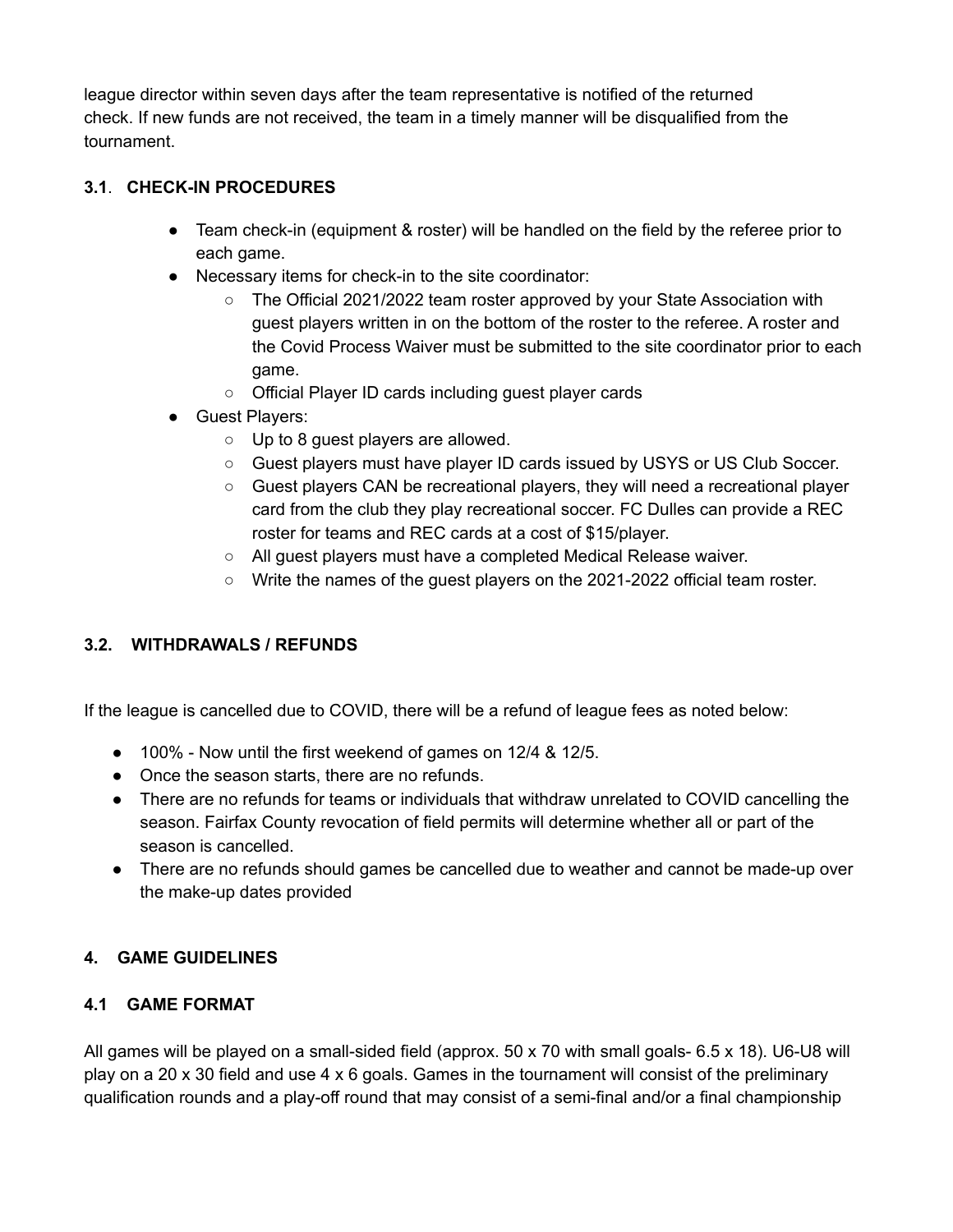game depending on the bracket structure for each age group and division or depending on the number of teams in a bracket a round-robin game format.

| Age          | Game<br>Duration | Halftime<br>Duration | # of players | Min. players | <b>Ball Size</b> |
|--------------|------------------|----------------------|--------------|--------------|------------------|
| <b>U6-U8</b> | 4 x 10 minutes   | 2 minutes            | 4            | З            | 3                |
| U9-U10       | 2 x 25 minutes   | 5 minutes            |              | 5            | 4                |
| U11-U12      | 2 x 25 minutes   | 5 minutes            |              | 5            | 4                |
| U13-U19      | 2 x 25 minutes   | 5 minutes            |              | 5            | 5                |

All teams must be prepared to start matches on time. If a team is not on the field of play and ready to start a match within 5 minutes after the scheduled start time, the match will be deemed a forfeit. Teams are not required to reduce the number of field players to equal those of the opponent who is playing with less than the maximum number of players.

# **4.2 YELLOW / RED CARDS AND EJECTIONS**

Players, coaches, and spectators are expected to conduct themselves within the spirit of the LAW as well as the letter of the LAW. Displays of temper or dissent are cause for ejection from the game and the surrounding field area. Serious violations will be referred to the League Director for further disciplinary sanctions up to and including the suspension of the team from the tournament.

Players, coaches, and team officials ejected from a game by the referee shall be ineligible for the next scheduled league game. They must not be present on the sidelines in such an event.

It is the responsibility of the team's coach or the person acting on the coach's behalf to control the conduct of its parents and other spectators. Failure to do so may result in a warning to the coach or the person acting on the coach's behalf by the referee. If unacceptable conduct continues, the referee may eject the team's coach or the person acting on the coach's behalf from the game.

Red and Yellow Card Accumulation. Red cards carry an automatic 1 game suspension and the sit-out must be noted by the referee on the official roster prior to the game the offending player is due to sit-out. Red cards are worth 10 points; Yellow cards are worth 5 points. Players who reach 20 points in accumulated points will be required to sit-out the next game upon reaching the suspension limit. Players who receive a red card and simultaneously reach the suspension limit will be required to sit-out two games (one for the red card and one for reaching the limit. Additional discipline may be handed out at the League Director's discretion). Sit-outs must be noted by the referee or it doesn't count.

#### **4.3 SPECIAL RULES**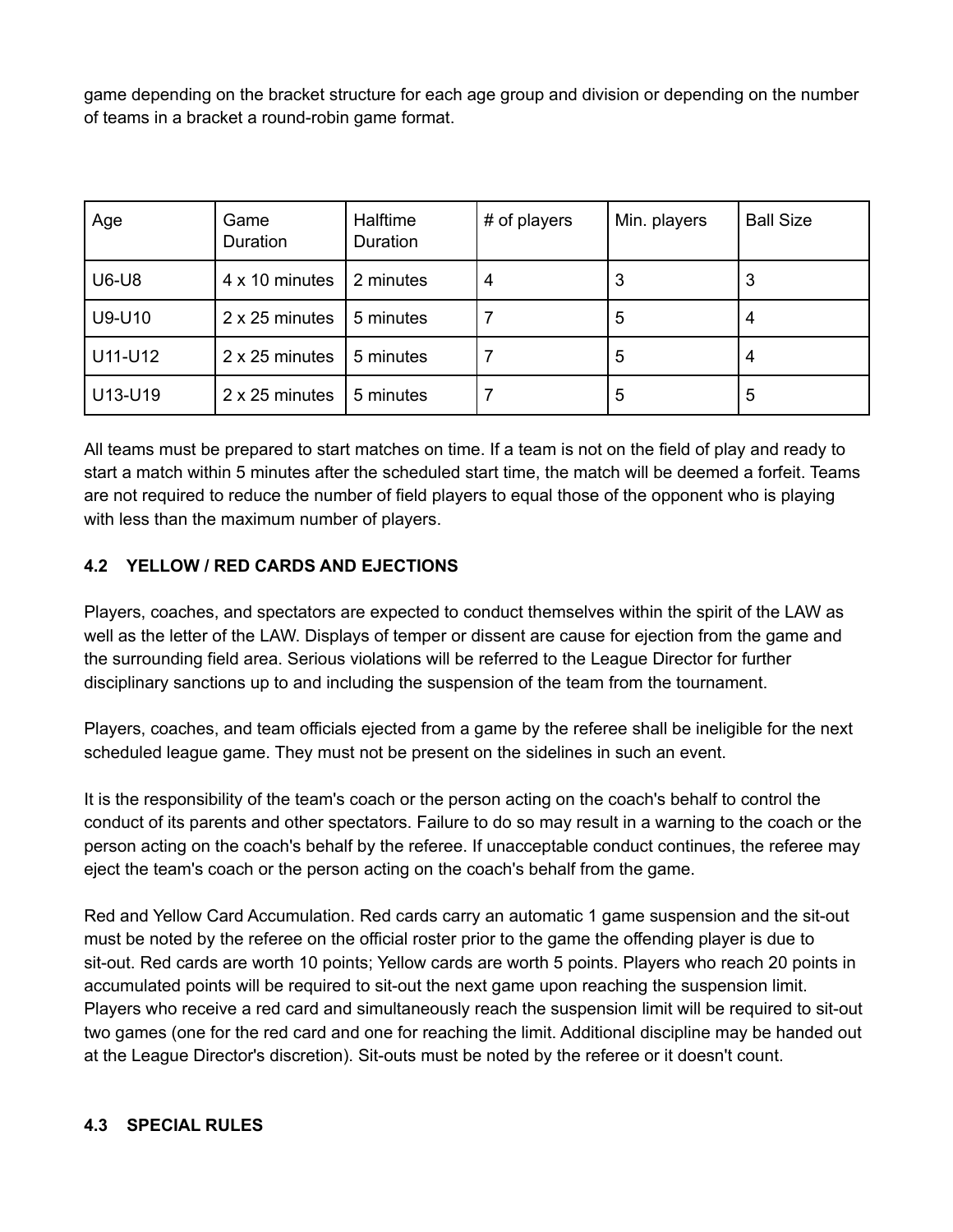# **4.3.1 BUILD-OUT LINES FOR U9-U10 AGE GROUPS**

On a goal kick and when the goalkeeper has the ball in his or her hands during play from the opponent, the opposing team must retreat behind the build-out line until the ball is put into play. The goalkeeper can pass, throw, roll, or play the ball to himself or herself to put the ball in play. Drop-kicks and punts are not allowed. Goal kicks are in play once the ball is touched and moves. The opposing team does not have to clear the build-out line if the ball is put quickly into play before the opposing team clears the line.

If the goalkeeper drop-kicks or punts the ball, the referee will award an indirect free kick to the opposing team at the point of infraction. If the drop-kick or punt occurred inside the goal area the ball will be placed on the goal line nearest to the point of infraction.

Should build-out lines not be marked on the field, they may be marked with cones or other appropriate objects on both sidelines and at both ends.

#### **4.3.2 HEADING POLICY- RISING U11 & YOUNGER**

At age group Rising U11 and younger: whenever the ball strikes a player in the head, play is stopped. The proper restart depends upon whether the player deliberately played the ball with his or her head. If deliberate, the proper restart is an indirect free kick to the opposing team. If this occurs within the goal area, the indirect free kick should be taken on the goal area line parallel to the goal line at the point nearest to where the infringement occurred. If the play by the head is deemed inadvertent, then the proper restart is a dropped ball.

#### **4.3.2 U6-U8 Age Group**

Scores and rankings will not be kept for this age group. Coaches will be responsible for running each game including acting as the referee. Each player in this age group will receive a medal on the last day of the program. No throw-ins; Kick-in only.

#### **4.3.3 Punting/Dropkicks**

Punting or Dropkicks from the goalkeeper are allowed for age groups U11 & older. Punts or dropkicks may not cross the midfield line in the air without first touching the half the punt or dropkick was taken from. The restart is an indirect kick from the point where the ball crossed the midfield line in the air.

#### **4.4 LEAGUE SCORING**

The League will use a standard point system for games played in the qualification round, as follows:

| Win  | 3 points |
|------|----------|
| Draw | 1 point  |
| Loss | 0 points |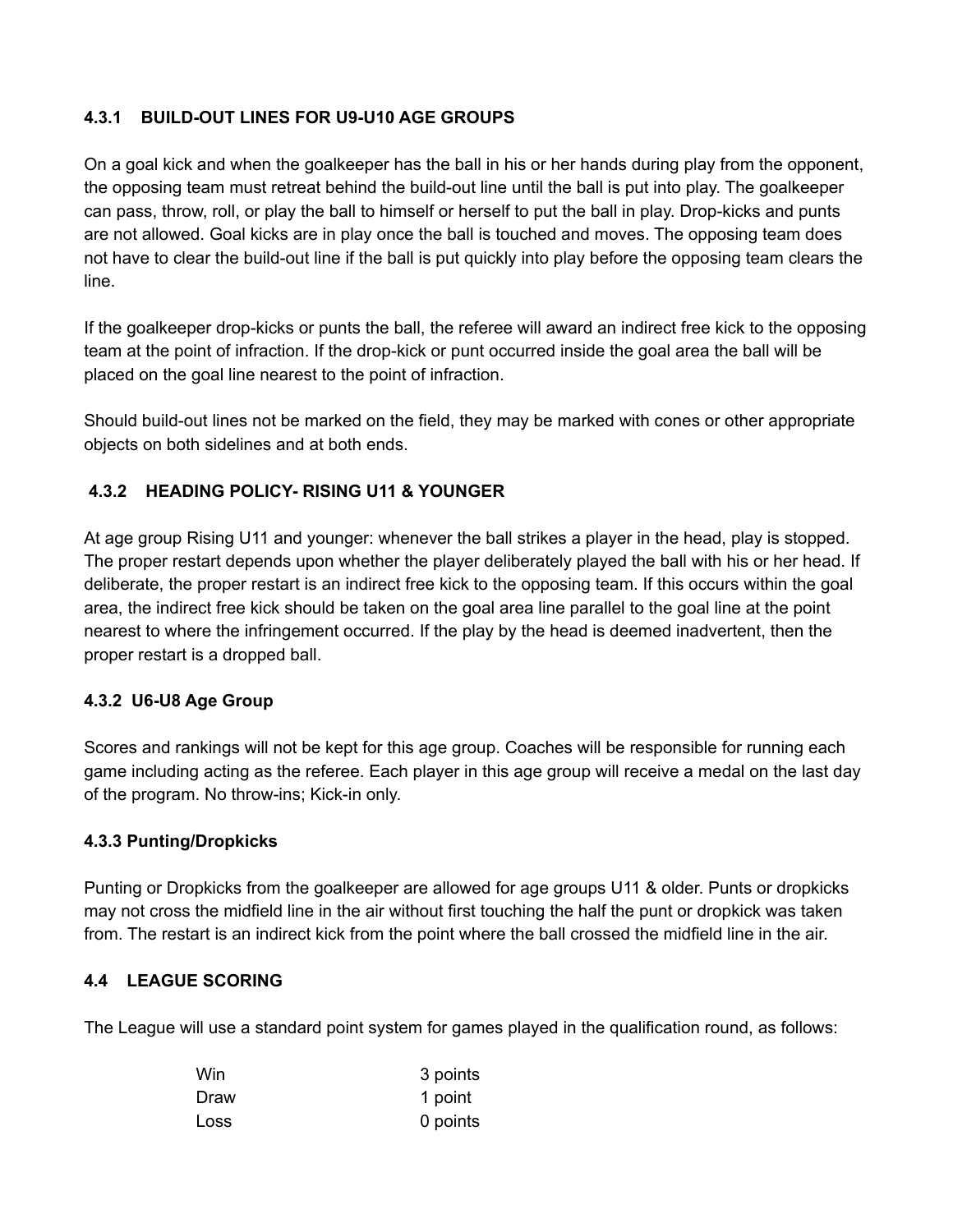Teams that are tied after the qualification round will use the following tie-breaking procedures to determine the ranking:

- 1. Result(s) of head-to-head competition
- 2. Most wins
- 3. Goal differential (the difference between goals for and goals against) up to 5 per game. For example, a 7-1win and a 6-0 win would each count as a plus 5 goal differential. There is no negative goal differential.
- 4. Fewest goals allowed
- 5. Most shutouts
- 6. Coin toss

In the case of a three-way tie or more, once a step is used to determine whether to break a tie, the process must continue to the next step and may not revert to the previous step. Any forfeit by a team during the qualification round will cause the team to be seeded last in their division ranking. A forfeit will be recorded as a 3-0 win for the opposing team.

If there is a three-way tie that goes to a coin toss, the teams will be randomly seeded 1-3 via a drawing of numbers by the Site Coordinator. Teams seeded 2 and 3 will conduct a coin toss by the Site Coordinator with the winner then facing the team seeded 1st in a second coin toss.

# **4.4.1 DIVISIONS W/ PRELIMINARY/QUALIFICATION ROUND (Some divisions that do not have a playoff round will be determined by their regular season results)**

All teams participating in the Preliminary/Qualification Round will be awarded game points based on their results. At the conclusion of all Preliminary/Qualification Round games, teams will be ranked according to their game point total and tie-breaking procedures used to resolve any ties. If the division is set-up for a playoff round- teams will then be seeded for the Play-off round based on the ranking and the seeding posted to the league website. Teams that forfeit any games will be ranked last in their division bracket for ranking purposes.

# **4.4.2 PLAY-OFF ROUND**

Most Play-off Round games are single-eliminations. If two teams are tied at the end of regulation time, they will proceed directly to kicks from the mark in accordance with FIFA laws, as follows:

- Captains meet for the coin toss to determine who kicks first.
- The referee decides which goal to use.
- Five players are selected from each team for the first round of kicks from the mark with alternating chances. Only players on the field at the end of regulation time are eligible to participate.
- The team scoring the most goals from the first five kicks will be declared the winner. If there is a winner prior to five kicks being taken by each team, kicks will cease.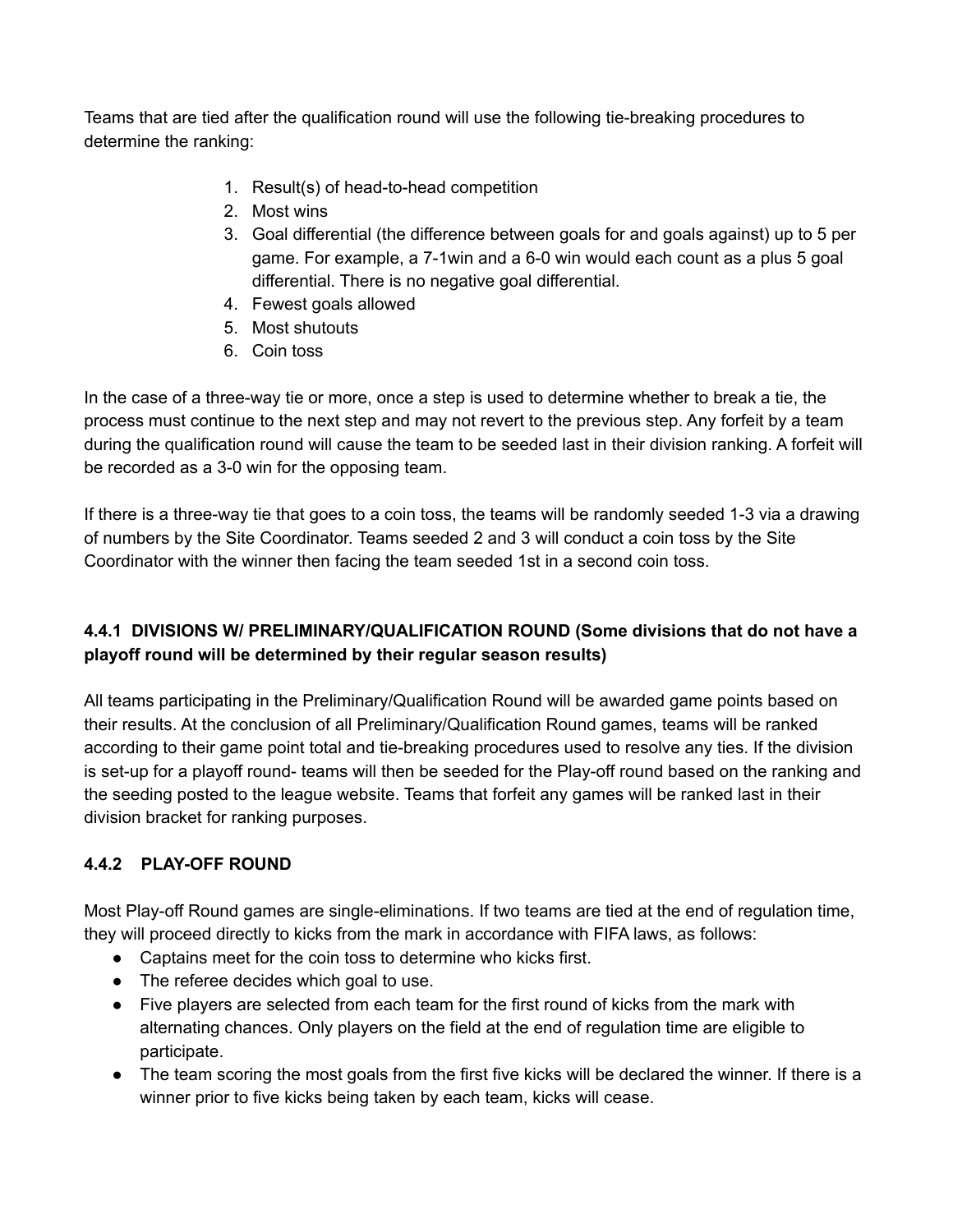● Due to time constraints, If the teams are still tied at the end of five kicks, two players from the remaining players from each team will alternate kicks until one team scores and the other does not. If the teams are still tied after the two additional kicks are taken the winner will be decided by a coin toss between the teams two captains. The home team will call either heads or tails while the coin is in the air.

# **4.5 SCORE REPORTING**

The winning team and teams whose game ends in a tie are required to report their score via Demosphere's PhoneItIn system. Make sure you have the following information handy: Pin # (XXXX), Game #, Team Name, Final Score.

This will be the official method of recording the scores from each game played during league play. Each winning or tying team will have 48 hours from the end of the game to report the score or it will be recorded as a forfeit for that team.

# **4.6 SUBSTITUTIONS**

Substitutions are unlimited and can occur by both teams at the same time with the permission of the referee at any stoppage of play. Substitutes cannot enter the field of play until the referee beckons them onto the field.

#### **4.7 UNIFORMS AND EQUIPMENT**

#### **4.7.1 UNIFORMS**

All players, with the exception of the goalkeeper, must have uniforms with individual numbers on the jersey. The goalkeeper's jersey must be easily distinguishable from all other players and the referee.

When the jersey color of both teams is similar or identical, it is the home team's responsibility to resolve the conflict. The referee has the final say on whether a jersey change is required.

Pinnies can be used if there's a color conflict as long as the player's jersey # is visible or can be easily discerned.

# **4.7.2 EQUIPMENT**

All players and teams participating in the League must meet the following equipment requirements:

- All players must wear shin guards covered by socks
- No metal cleats or metal tip cleats will be allowed.
- No jewelry of any kind will be allowed with the exception of medical alert tags that may be taped down so as to not present a hazard to any player
- Cast/Splints- Players wearing casts, splints, or braces are permitted to play provided the following conditions are met: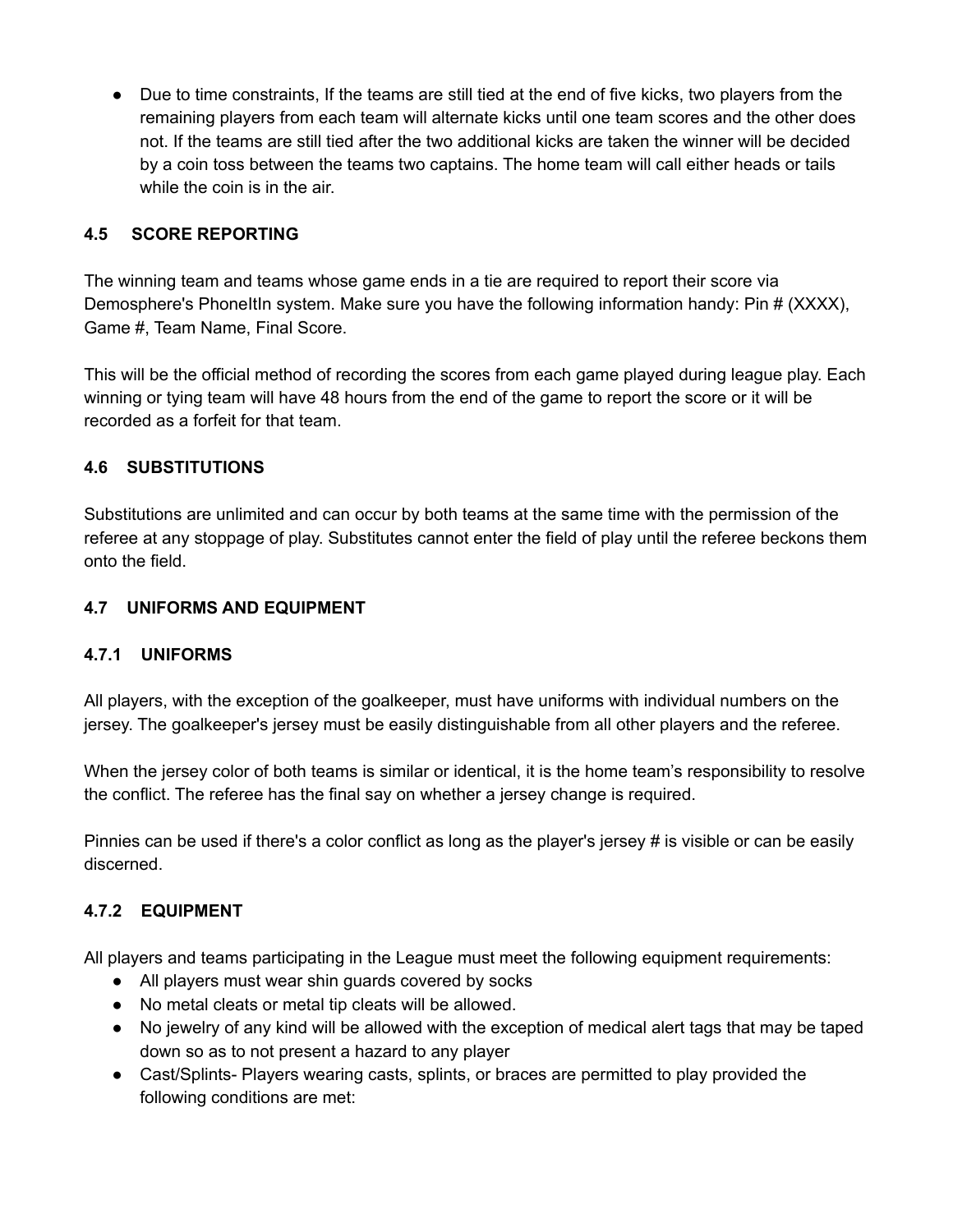- Hard casts/splints are wrapped in foam or other protective material that will cushion any impact. Soft casts/splints/braces may need protective wrapping at the discretion of the referee.
- The player with the cast/splint/brace does not attempt to use the cast to an advantage or in such a way to put other players in danger.
- Referees will check all equipment prior to each match. No equipment changes may be made after the referee's check without permission from the referee.
- The referee will have the final say concerning the acceptance of equipment for play.

# **4.8 COVID Protocols and Guidelines**

Should the state or county mandate any guidelines, the teams (players, coaches, parents, and spectators) will be expected to follow any guidelines and protocols put forth.

After the game, no hand shaking, teams must move quickly off the field for the next game.

# **5. REFEREES**

Referees will be used for all games (U9-U19). A one-referee system will be used for all games.

If a referee fails to arrive at the field as scheduled, the game will proceed using a volunteer referee(s) selected by a league Official until the scheduled referee arrives. The score from any such match is official and no protests are allowed.

Referee interference and/or abuse will not be tolerated. Any player, parent, coach, or spectator (to include pets) will be ordered removed from the field site should their behavior in any way or represent a threat to the safety of the referee(s) or hinder the ability of the referee(s) to perform their duties.

The Referee will make all decisions and those decisions will be final. The League Director will deal with any discrepancies and there will be no protests. Any communication regarding these matters will be between the League Director and the team officials.

It is not the referee's responsibility to enforce the League's COVID requirements and protocols. League personnel and the Field Marshal at the field are responsible for such enforcement. The referee will bring any issues to league personnel and the game will be stopped until the situation is corrected. The referee will include this in their email match report

Referees will be required to file a game report to fcdulles@gmail.com to include game #, score for each team, and any red/yellow cards. Game scores must be emailed within 48 hours upon completion of the game in order to get credit for payment purposes.

# **6. INCLEMENT WEATHER**